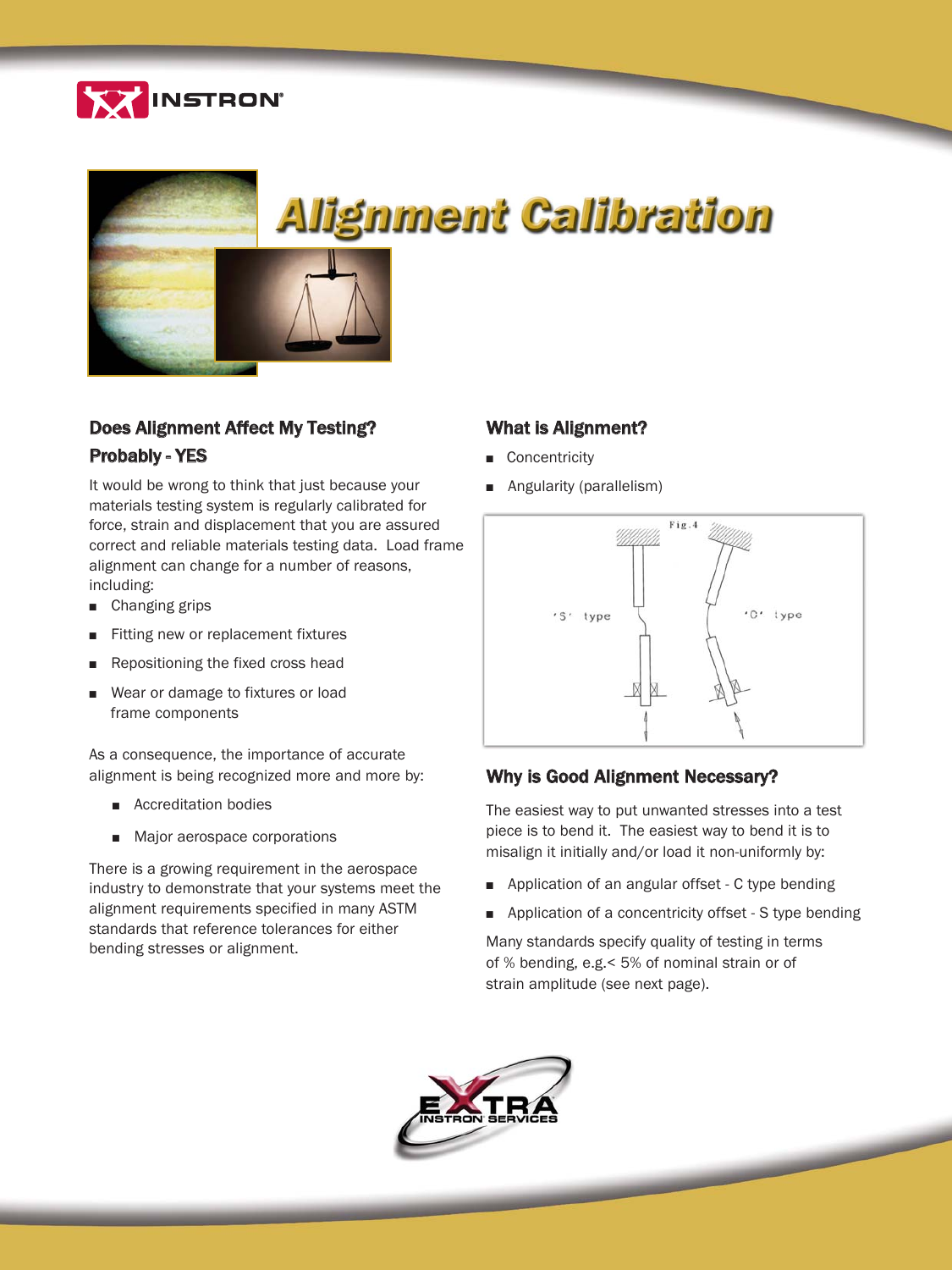# **ASTIVI Standards with Alignment Requirments**

| <b>Test</b>                                                                   | <b>Standard</b>                  | <b>Maximum</b><br><b>Allowed Bending</b> | <b>Measurement</b><br>Location                                                                                                            |
|-------------------------------------------------------------------------------|----------------------------------|------------------------------------------|-------------------------------------------------------------------------------------------------------------------------------------------|
| High temperature tensile tests on metallic materials verification test piece  | <b>ASTM E 21-92</b>              | 10%                                      | At either end of the parallel section in two<br>orientations of a verification test piece                                                 |
| Creep, creep rupture and stress rupture                                       | <b>ASTM E 139</b>                | 10%                                      | At either end of the parallel section in two<br>orientations of a verification test piece                                                 |
| Time-for-rupture notch tension                                                | <b>ASTM E 292</b>                | 10%                                      | Center of the parallel section of a<br>verification test piece                                                                            |
| Sharp notch tension testing                                                   | <b>ASTM E 602</b>                | 10%                                      | Center of parallel section and in different<br>orientations of a verification test piece                                                  |
| Creep and rupture testing of metals                                           | <b>BS 3500</b>                   | 10%                                      | Unspecified                                                                                                                               |
| Tensile testing of high performance ceramics at room and elevated temperature | <b>JIS R 1606</b>                | 10%                                      | Center of parallel section of circular cross<br>section test piece                                                                        |
| Creep and creep rupture under rapid heating                                   | <b>ASTM E 150</b>                | 7.5%                                     |                                                                                                                                           |
| <b>Stress relaxation tests in tension</b>                                     | <b>ASTM E 328</b>                | 7.5%                                     |                                                                                                                                           |
| Stress relaxation tests in compression                                        | <b>ASTM E 328</b>                | 5%                                       |                                                                                                                                           |
| Constant amplitude axial fatigue tests                                        | <b>ASTM E 466</b>                | 5%                                       | At either end of the parallel section of a<br>verification test piece or of the actual<br>test piece                                      |
| <b>Constant amplitude LCF</b>                                                 | <b>ASTM E 606</b>                | 5%                                       | At either end of the parallel section of a<br>verification test piece                                                                     |
| Tensile tests on monolithic ceramics                                          | ASTM C 1273-94                   | 5%                                       | At either end of the parallel section and in<br>four orientations of a verification test piece,<br>either a dummy or an actual test piece |
| Tensile tests on continuous fiber reinforced ceramic matrix composites        | <b>ASTM C1274-94</b>             | 5%                                       | At either end of the parallel section and in<br>four orientations of a verification test piece,<br>either a dummy or an actual test piece |
| Axial strain controlled low cycle fatigue                                     | ISO/TC164/<br>SC5/WG2/N1         | 5%                                       | In one of the three instrumented planes of a<br>verification test piece                                                                   |
| <b>Fatigue crack growth</b>                                                   | ISO/TC164/<br>SC5/WG6/N3         | 5%                                       | In one of the three instrumented planes of a<br>verification test piece                                                                   |
| Constant amplitude LCF at high temperatures                                   | <b>HTMTC</b><br>code of practice | 5%                                       | At either end of the parallel section and<br>in different orientations of a verification test<br>test piece                               |
| Elastic, tangent and chord modulus                                            | <b>ASTM E 111</b>                | 3%                                       | Unspecified                                                                                                                               |
| Constant amplitude strain controlled fatigue                                  | <b>BS 7270</b>                   | 2%                                       | Unspecified                                                                                                                               |
| High temperature tensile tests on metallic materials                          | EN 10002-5                       |                                          | Verification recommended according<br>to ASTM E 1012                                                                                      |
| Low cycle fatigue                                                             | <b>NFA 03403</b>                 | 10%                                      | Unspecified                                                                                                                               |
| Tension and compression testing of ceramic matrix composites                  | <b>ENV 658</b>                   |                                          | Verification recommended according<br>to ASTM E 1012                                                                                      |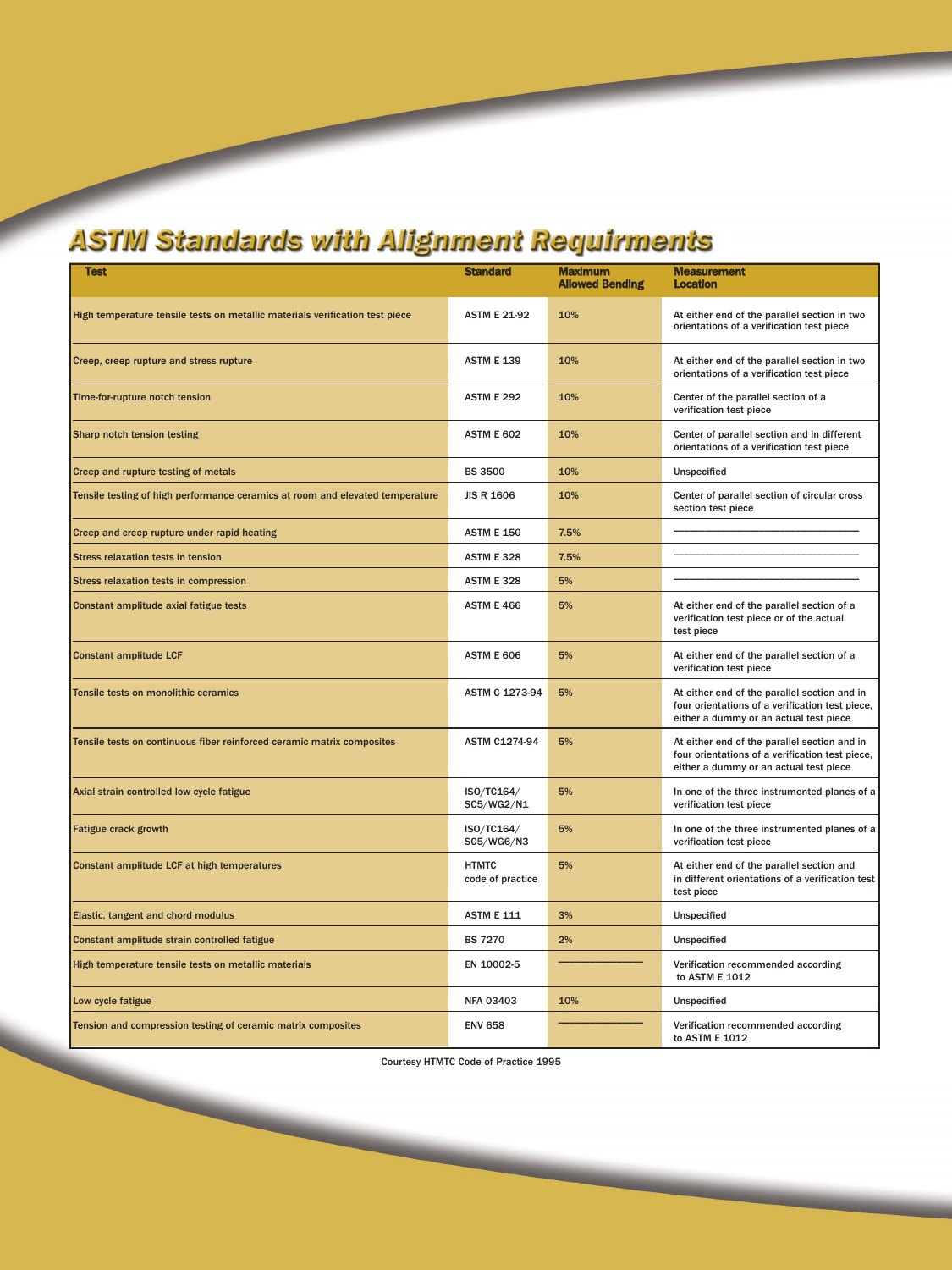## **Alignment Verification Certificate**

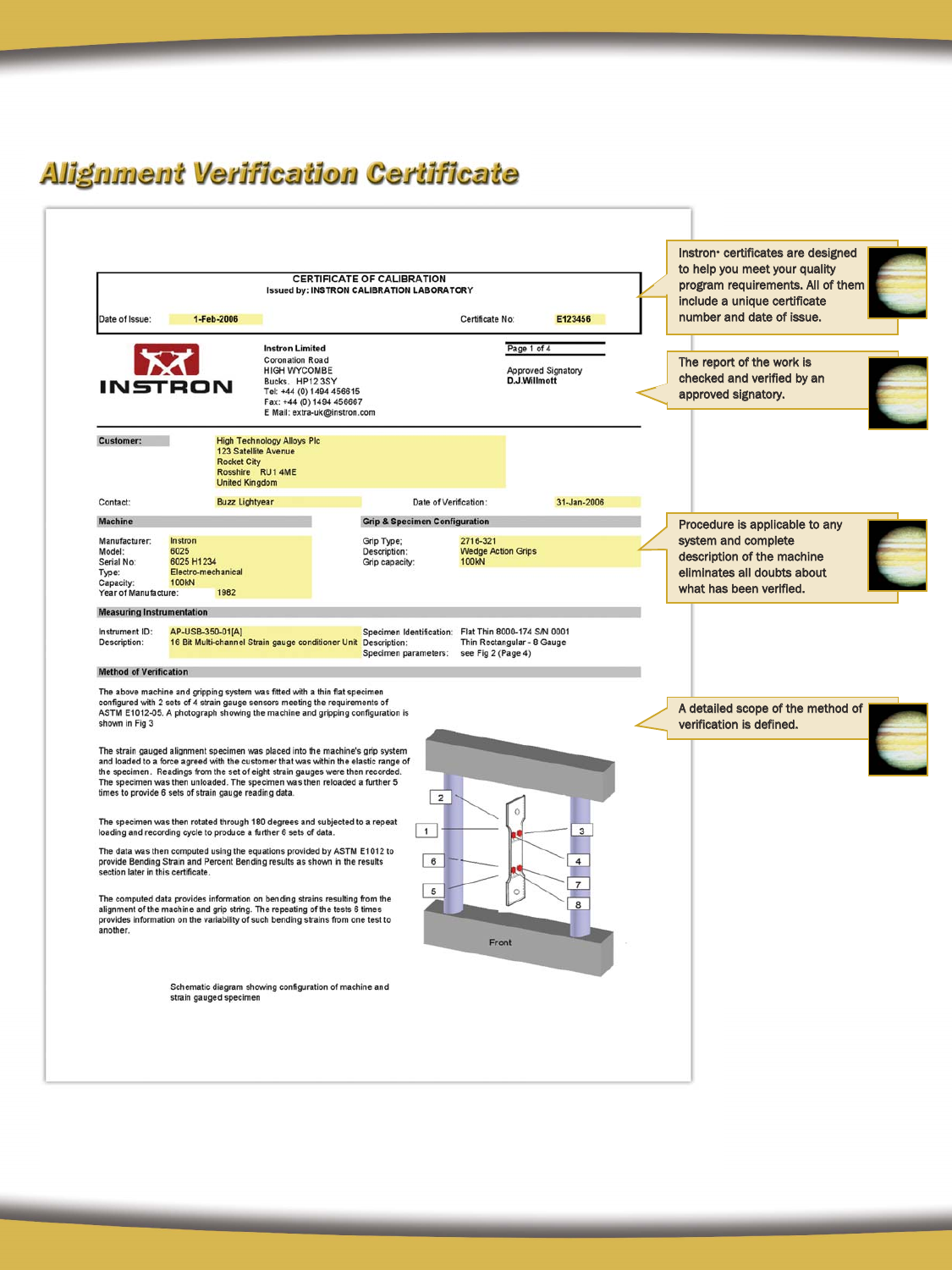## **Alignment Verification Certificate**

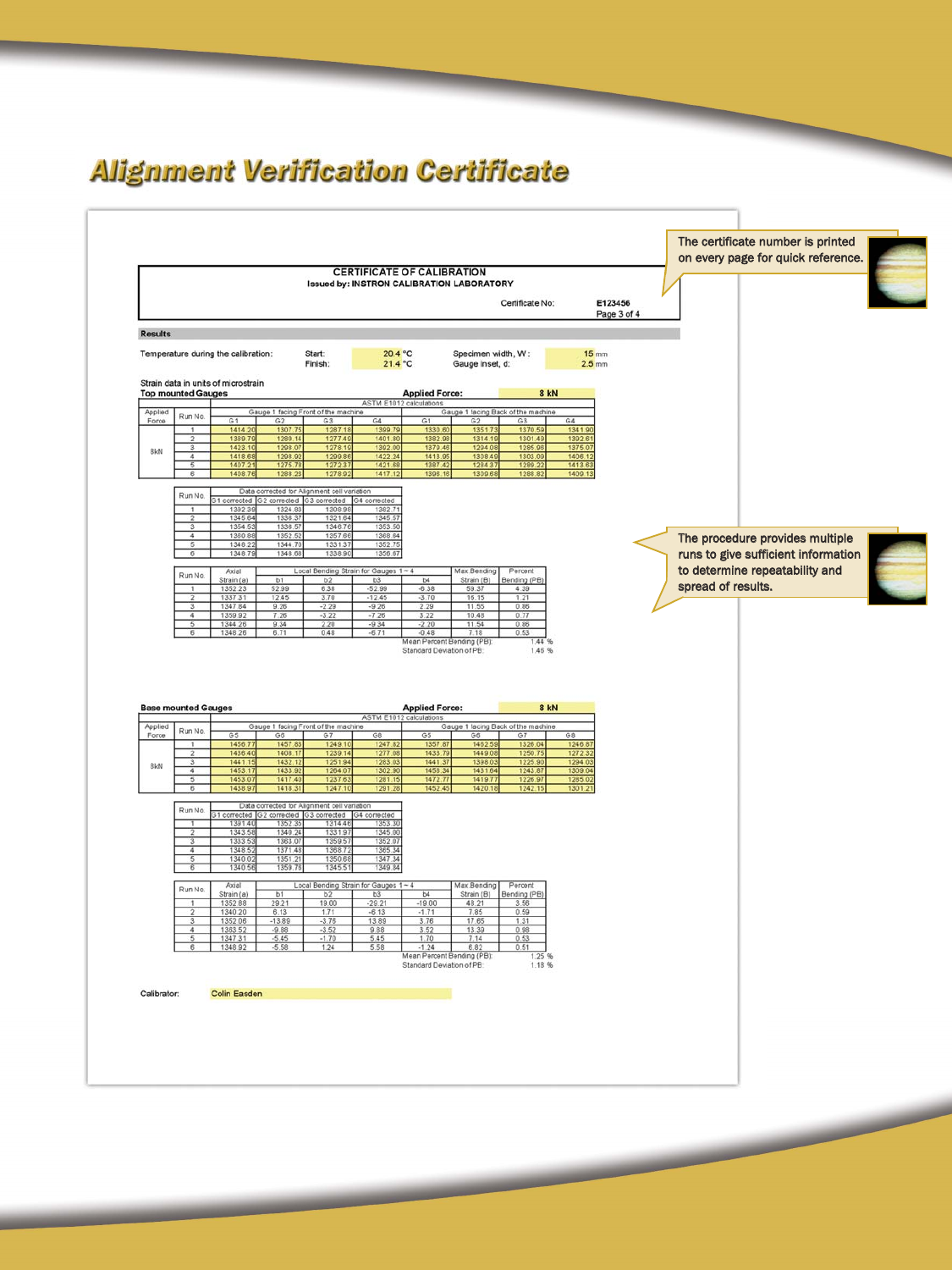## **Alignment Verification Certificate**



**Contract Contract Contract Contract Contract Contract Contract Contract Contract Contract Contract Contract Contract Contract Contract Contract Contract Contract Contract Contract Contract Contract Contract Contract Contr**